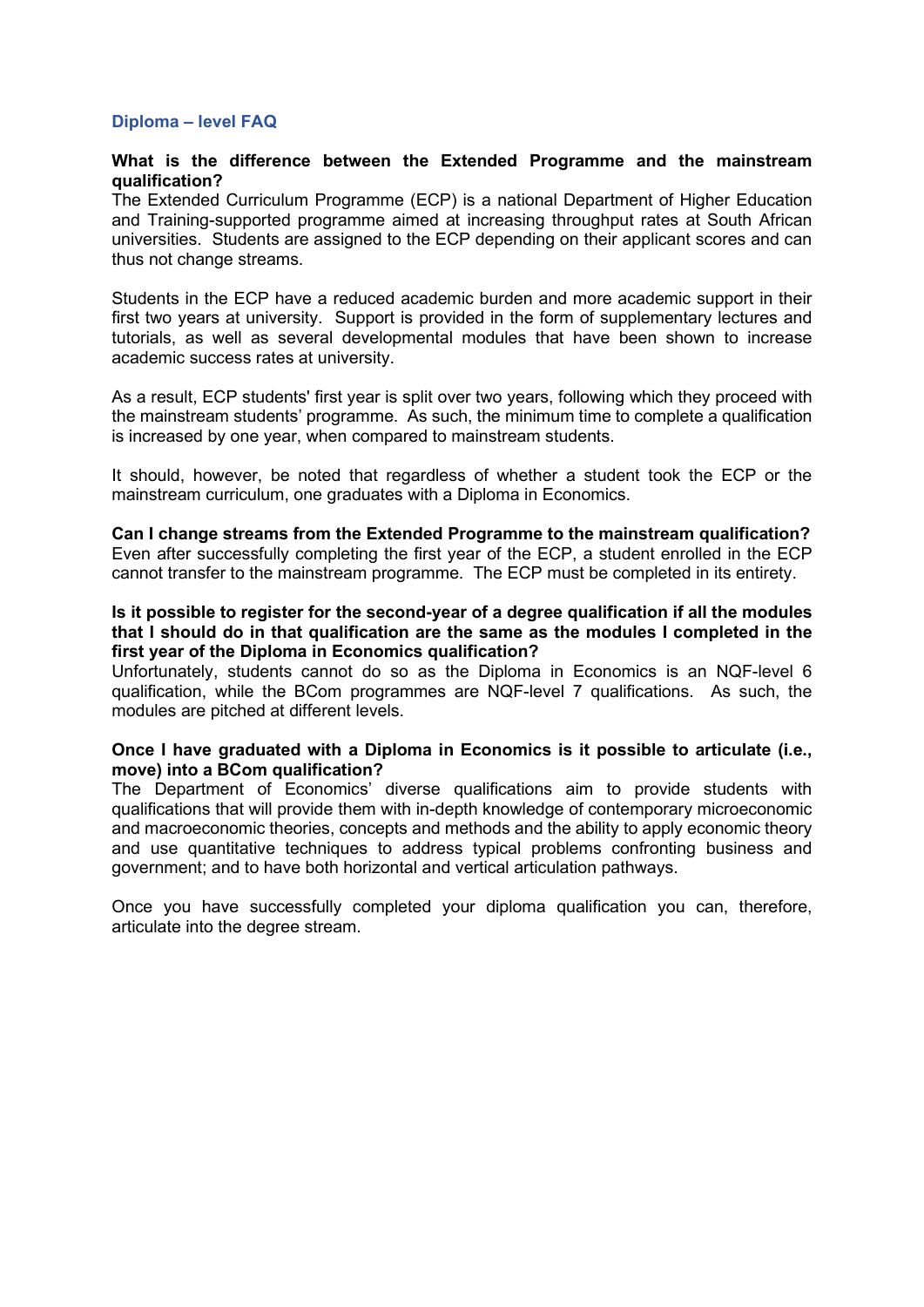

Please note that you may apply to be exempted from some of the modules that you will pursue in the degree stream after having successfully completed your Diploma in Economics.

# **Articulation possibilities**

Provided minimum requirements for articulation are satisfied persons with this qualification will be considered for access to the Advanced Diploma in Economics.

Some of the current entrance requirements for articulation into the Advanced Diploma in Economics include the following:

• a Diploma in Economics (or equivalent diploma) or a Bachelor's Degree with a major in Economics, with an aggregate pass of 60%.

Preference is given to:

- students who have an aggregate pass of at least  $60\%$  for the  $3<sup>rd</sup>$  year Economics modules.
- students who have obtained at least 60% for three of the four Economics modules under the 3405 Qualification.
- students who have obtained at least 60% for four of the six Economics modules under the 3406 / 4406 Qualification.
- students who have not written any supplementary exams for any of the  $3<sup>rd</sup>$  year Economics modules.

## **Is the Advanced Diploma in Economics equivalent to a degree?**

While the Advanced Diploma in Economics is at the same NQF-level as a degree (namely, NQF Level-7) the Advanced Diploma has a different focus to a BCom degree. Our degree qualifications are more theoretical in nature and focus on improving students critical thinking skills. The Advanced Diploma, meanwhile, is more applied in nature and thus has a greater focus on providing career-centric training.

# **Degree – level FAQ**

**What is the difference between the BCom (General) (Qualification code: 45044), BCom (General: Economics) (Qualification code: 40134) and BCom (Economics and Statistics) (Qualification code:40120) qualifications?**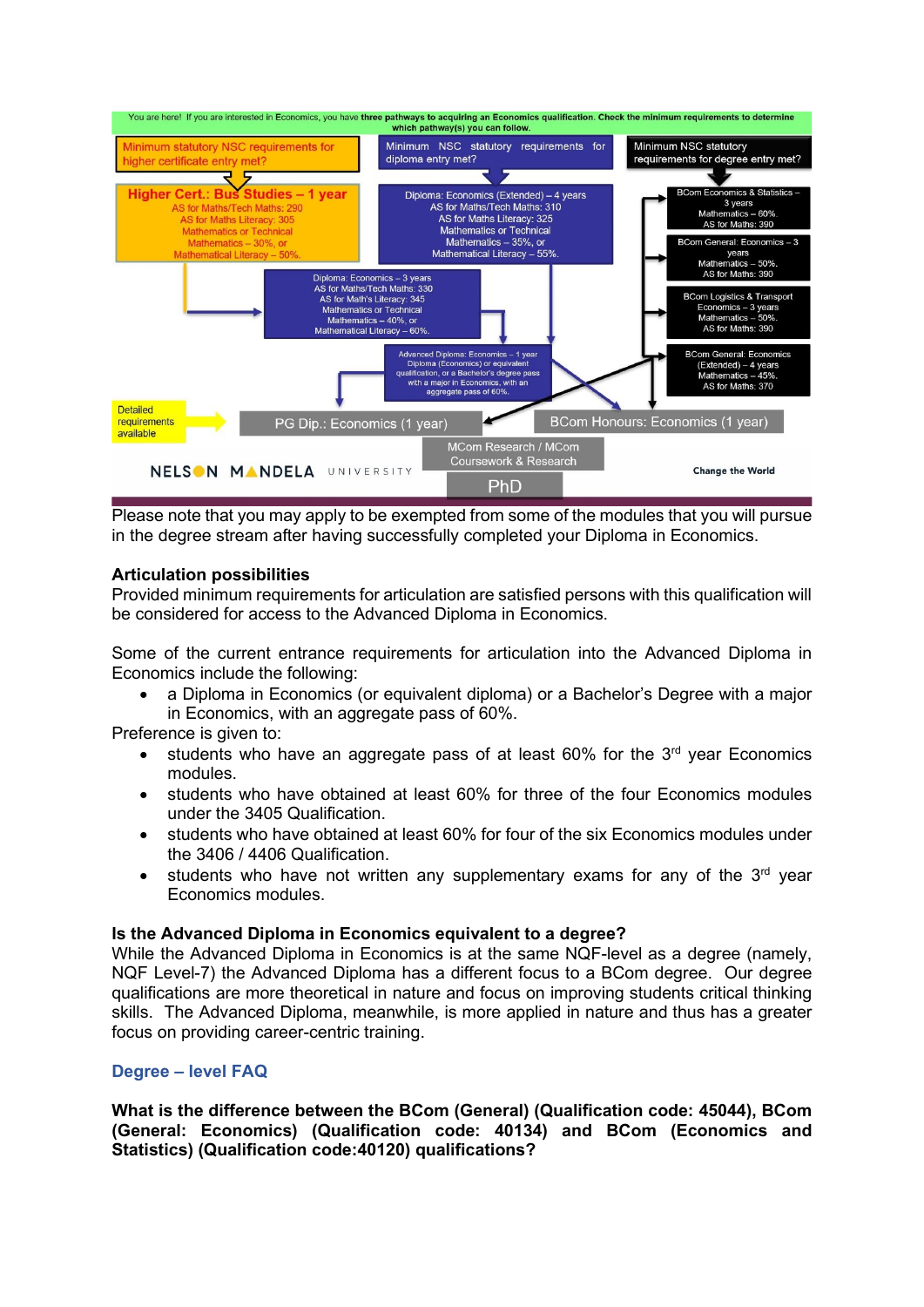Firstly, one should note that in addition to meeting the minimum entrance requirements for a degree, students need to have obtained at least 50% in mathematics in Grade 12 in order to pursue the BCom (General) or BCom (General: Economics) programmes. Secondly, in the BCom (General) and BCom (General: Economics) qualifications students have the opportunity to combine their passion for Economics with another commerce-related major. These qualifications thus open up a wide variety of career options in the business world and the financial services industry.

The BCom Economics and Statistics programme, meanwhile, requires students to have met the minimum entrance requirements for a degree and to have obtained a final mark of at least 60% for mathematics in Grade 12. This qualification, presented in conjunction with the Department of Statistics, integrates an in-depth analysis of economics with a solid grounding in mathematical and statistical methods. Students will be equipped with the skills needed to isolate and infer causes of economic and business outcomes, make forecasts, and make datainformed decisions. This qualification is ideal for students who display a high mathematical aptitude and who are interested in pursuing a career in finance or business.

Students who wish to change their qualification from BCom (General: Economics) to that of BCom Economics and Statistics at the end of their first year must please note that Mathematics or Mathematics Special are prerequisites for many second-year Statistics modules.

# **Can you please provide a brief overview of the BCom (Logistics and Transport Economics) (Qualification code: 40150) qualification?**

Efficient and effective Logistics, Transport and Supply Chain Management play critical roles in the success of modern business firms. The proper management of these three focus areas is essential for the creation of a competitive advantage as it impacts directly on cost structures, customer service levels and overall profitability.

The BCom in Logistics and Transport Economics introduces and prepares the student for the ever-changing demands of the business world. This programme will enable students to apply themselves in line with the demands and challenges of real-world Logistics, Transport and Supply Chain Management related issues.

# **What is the difference between the Extended Programme and the mainstream qualification?**

The Extended Curriculum Programme (ECP) is a national Department of Higher Education and Training-supported programme aimed at increasing throughput rates at South African universities. Students are assigned to the ECP depending on their applicant scores and can thus not change streams.

Students in the ECP have a reduced academic burden and more academic support in their first two years at university. Support is provided in the form of supplementary lectures and tutorials, as well as several developmental modules that have been shown to increase academic success rates at university.

As a result, ECP students' first year is split over two years, following which they proceed with the mainstream students' programme. As such, the minimum time to complete a qualification is increased by one year, when compared to mainstream students.

It should, however, be noted that regardless of whether a student took the ECP or the 'mainstream' curriculum, one graduates with a Bachelor of Commerce qualification.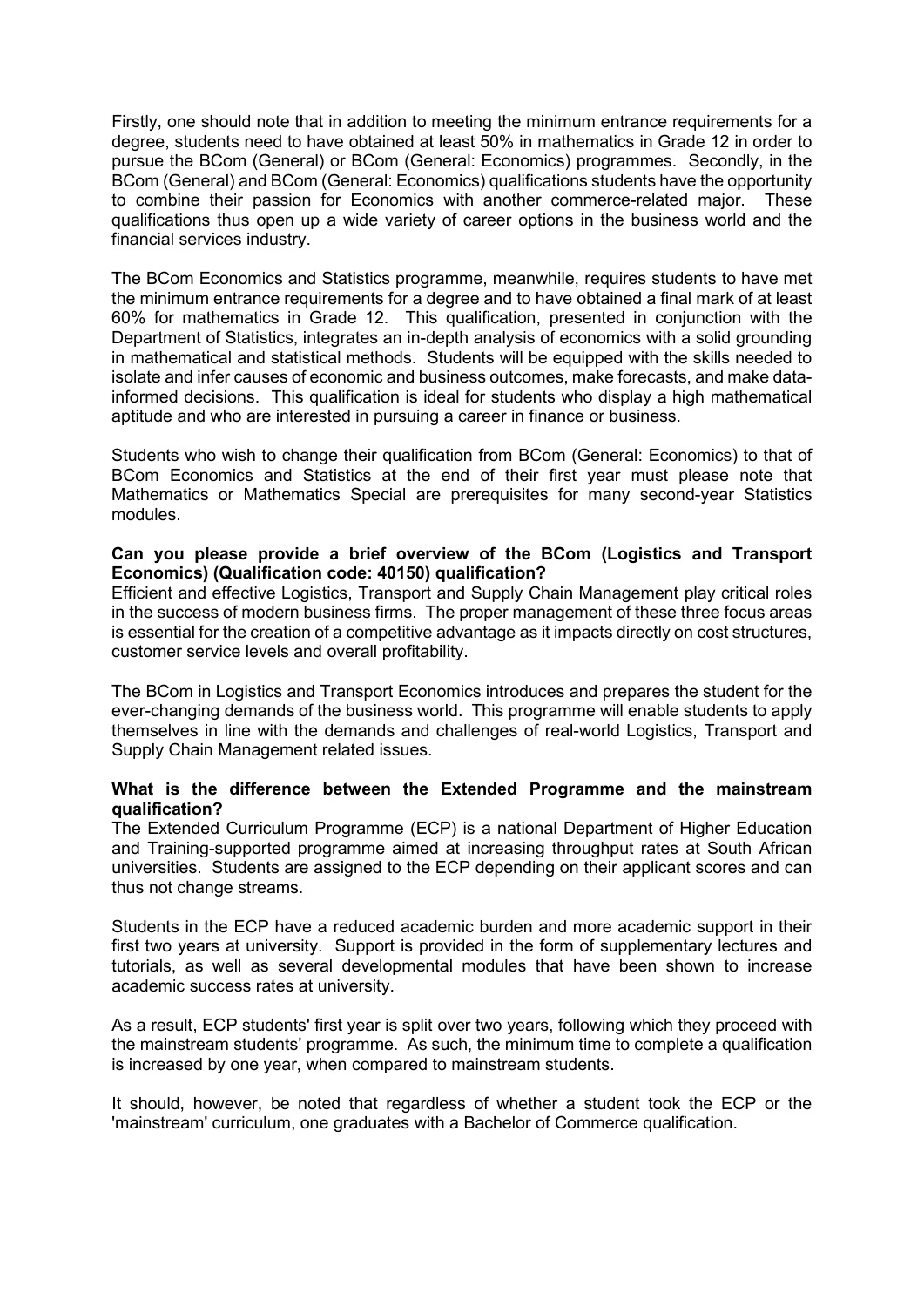# **Can I change streams from the Extended Programme to the mainstream qualification?**

Even after successfully completing the first year of the ECP, a student enrolled in the ECP cannot transfer to the mainstream programme. The ECP must be completed in its entirety.

# **Can I, at the end of my first year, apply to change from the BCom (General: Economics) qualification to the BCom (Economics and Statistics) qualification?**

Yes, you can apply to do so. However, please note that Mathematics or Mathematics Special are prerequisites for many second-year Statistics modules. As Mathematics and Mathematics Special do not form part of the BCom (General: Economics) first year curriculum you would thus need to take at least one more year to complete your qualification.

# **Questions that apply to both the diploma and degree qualifications**

## **When do lectures and/or tutorials take place for full-time and part-time students?**

Lectures and/or tutorials take place from Monday to Friday. Except in the case of first year lectures, irrespective of whether you are registered as a full-time or a part-time student, lectures and / or tutorials take place during the day. As such, all lectures and / or tutorials take place between 07:45 and 18:00. Class attendance is compulsory.

## **What is the language of learning and teaching at Nelson Mandela University?**

While Nelson Mandela University is committed to multilingualism, the language of learning and teaching at Nelson Mandela University is English. The University also strives to develop and promote the isiXhosa language and culture and to ensure the maintenance and strengthening of Afrikaans.

# **Does Nelson Mandela University provide students with laptops or do students have to buy their own devices?**

Nelson Mandela University does not provide students with digital devices. However, registered students can contact the Student Device Initiative [\(sdi@mandela.ac.za\)](mailto:sdi@mandela.ac.za) to determine whether they can obtain a loan laptop.

If you do not qualify for a loan laptop and do not have access to one, or any other suitable digital device, it is recommended that you purchase such a device.

Please note that if you are applying for a NSFAS loan that you can apply for a digital device through NSFAS [\(https://my.nsfas.org.za/Application/digitaldevicelearning.jsp\)](https://my.nsfas.org.za/Application/digitaldevicelearning.jsp).

Furthermore, in order to learn online the University states that a stable Internet connection is recommended. You should also have the relevant software (i.e., application) installed on your device. Most of these applications form part of the Microsoft Office package. Please note that Microsoft Office 365 is freely available to all registered Nelson Mandela University students.

## **What do I need to pass a module?**

The final mark awarded for each module shall be a percentage out of 100. A student passes a module if he / she / ze is awarded a final mark of 50% or above. In addition, all tests, tutorials individual assignments, group assignments and end-of-module assessments are compulsory.

## **What happens if I fail a module?**

Should you fail a module, then you will be required to repeat that module in the following academic year, which may cause timetable clashes. The Faculty has official requirements for readmission, e.g., number of completed credits after one year, two years of study etc. These requirements appear in the 2022 Faculty General Prospectus. Be advised that should you not meet these requirements, then you could be excluded from reregistering for the programme.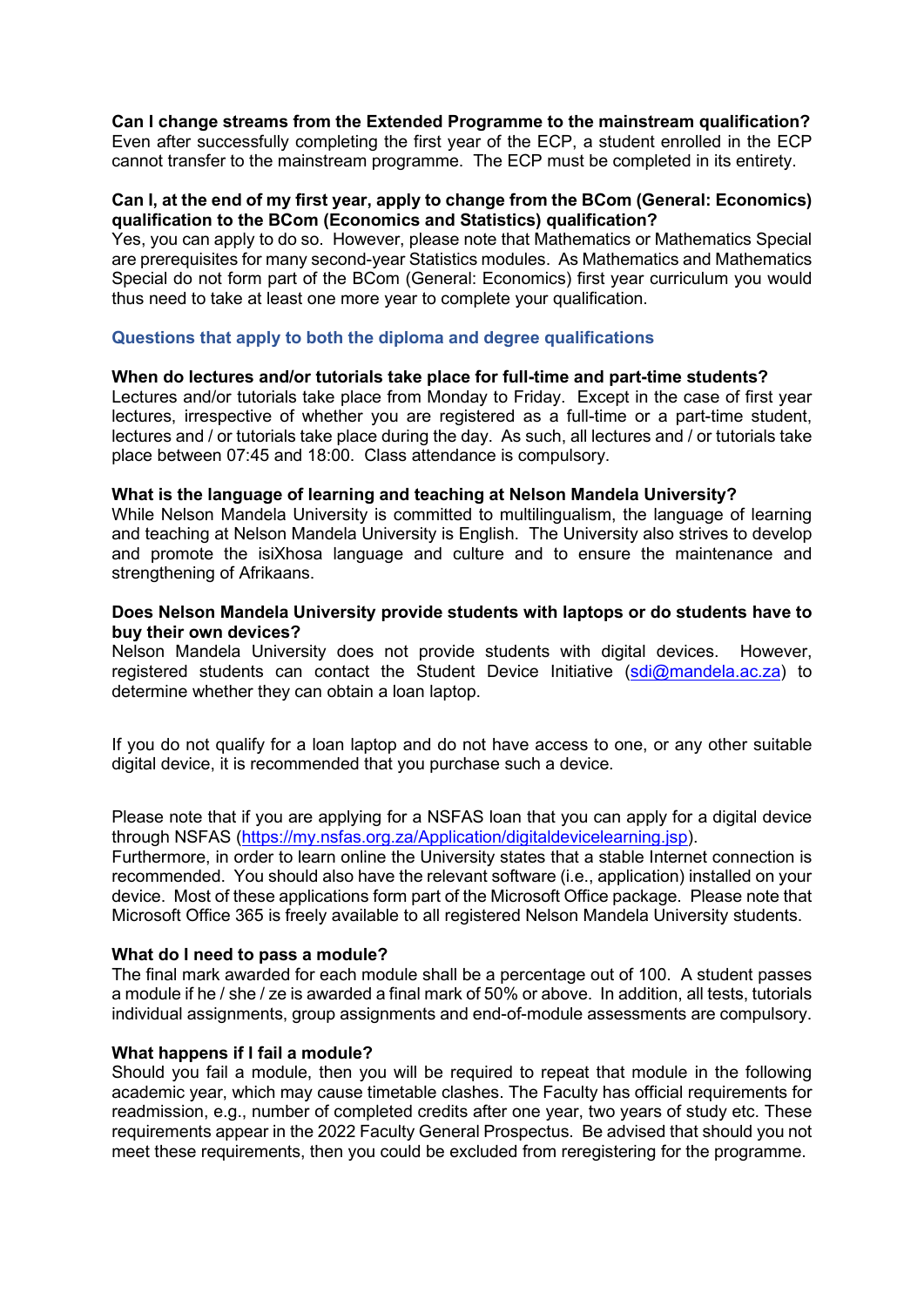# **What academic support does the Department of Economics offer students?**

Every year a number of senior students serve as tutors and Supplemental Instruction (SI) leaders. These students facilitate collaborative learning study sessions in support of student academic success in our first-year Economics modules*.* 

We also have an academic advisor [\(Kholofelo.Hlungwani@mandela.ac.za\)](mailto:Kholofelo.Hlungwani@mandela.ac.za) who assists lecturers in the Department in identifying and assisting students with their academic and developmental needs. Ms Hlungwani will, amongst others, be able to provide you with academic guidance and support. You can also arrange a consultation session with Ms Hlungwani during which you can discuss any number of things such as:

- Career counselling;<br>• Changing your quali
- Changing your qualification;<br>• Extra time and other conces
- **Extra time and other concessions:**
- Financial aid appeals;
- Living arrangements;
- Mastering a particular module's content;
- Modules' prerequisites;
- Part-time jobs / Internships;
- Personal crisis:
- Remedial classes:
- Study abroad options;
- Time management; and
- Writing skills

# **What support is available to differently abled students?**

Nelson Mandela University would like to ensure that differently abled students enjoy a successful student experience, thus the University strives to ensure that academic concessions, reasonable adjustments for general accessibility, test and examinations and other academic concessions, are made to meet such students' needs. Services currently available include assistive technologies, dedicated computer spaces equipped with assistive technologies, braille transcription support, adapted transport for those with mobility difficulties, and volunteer buddies amongst other.

As every case needs to be individually assessed, differently abled students are requested to register their special needs with the university's **Universal Accessibility & Disability Services (UADS)** as soon as possible, preferably the year prior to application and registration. When meeting with UADS students are requested to have valid medical documentation and/or assessment reports from appropriate health professionals on hand.

For more information, please follow the link:<https://disability.mandela.ac.za/>

# **My admission letter states that I have been conditionally/provisionally accepted. What does that mean?**

This means that your admission will be final only once you have met the final requirements stated in your letter of admission. The requirements may include achieving a minimum percentage for your Grade 12 examinations, etc.

# **If I receive a letter of acceptance, will a place be reserved for me to register until the end of the registration period?**

If you are accepted for any programme at the University you need to register as soon as possible, once the University's registration period begins. The University follows a "first come, first serve" registration policy, which means that if the places in the programme are filled up before the end of the registration period, the registration for the programme is closed. Therefore, once your application has been approved and you have been finally accepted, you are urged to register at your earliest convenience.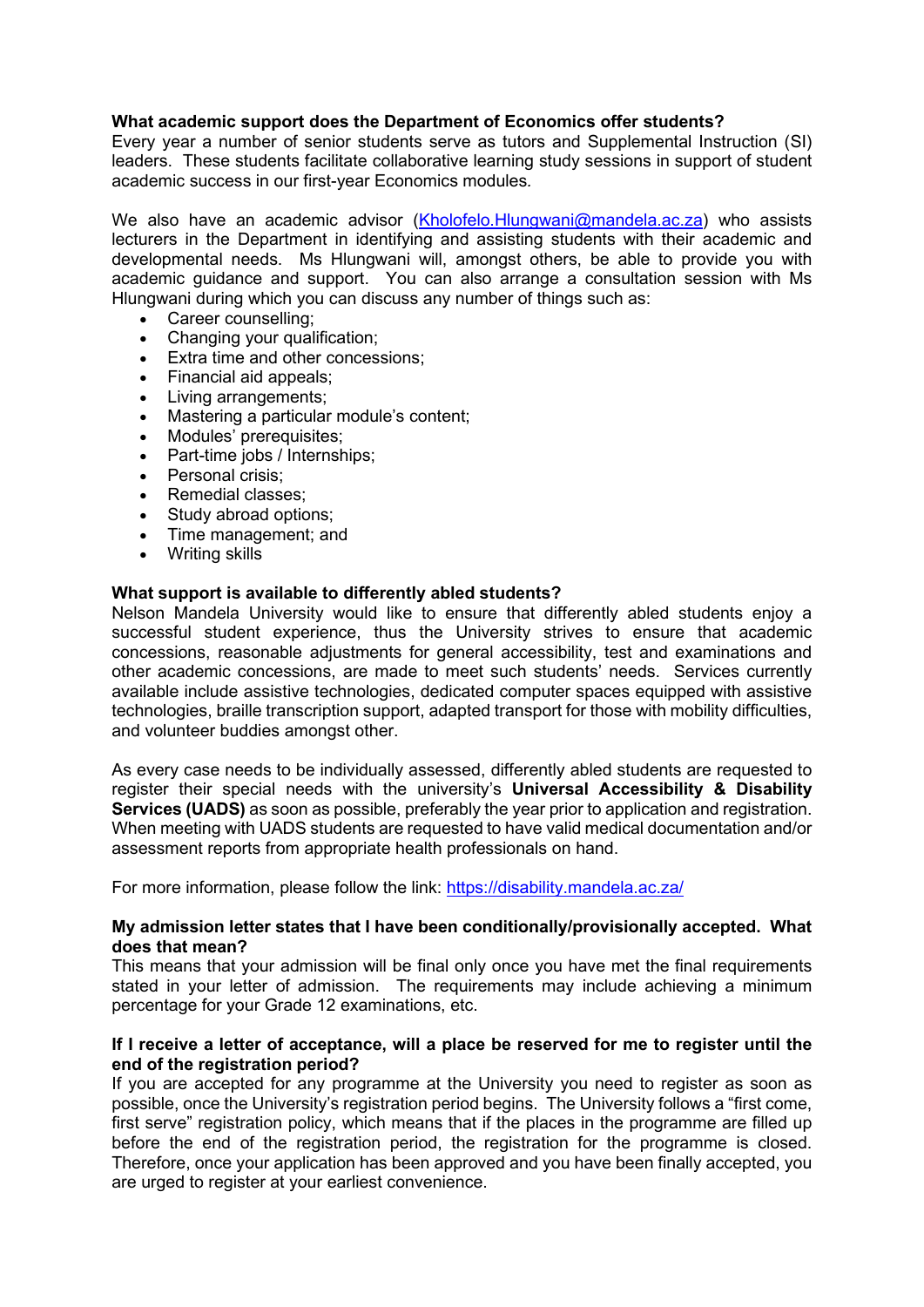# **How much does my qualification cost?**

Before registering as a student, you need to determine whether or not you will have sufficient funds to finance your studies. In addition to the actual study programme / module fees, you should also budget for books, equipment, transport, accommodation and general living expenses which are excluded from your tuition fees. Estimated fees/costs can be [obtained](http://www.mandela.ac.za/Apply/Funding-your-studies/General-Financial-information)  [on these pages.](http://www.mandela.ac.za/Apply/Funding-your-studies/General-Financial-information)

# **Are any bursaries available?**

The Department of Economics does not offer any bursaries. Students are encouraged to secure financial aid for their studies before registration. Please remember that the sooner you apply, the better. If you apply late, funding may not be available anymore. Please consult the Financial Aid website for financial assistance related to vour studies: Financial Aid website for financial assistance related to your studies: [https://finaid.mandela.ac.za/.](https://finaid.mandela.ac.za/)

# **Who do I contact to find out about student accommodation?**

For on-campus accommodation queries in Gqebhera (formerly known as Port Elizabeth), please contact [resadmissions@mandela.ac.za.](mailto:resadmissions@mandela.ac.za)

For off-campus accommodation queries in Gqebhera (formerly known as Port Elizabeth), please contact [offcampus.accommodation@mandela.ac.za.](mailto:offcampus.accommodation@mandela.ac.za)

For on-campus accommodation queries in George, please contact [Sinesipho.mketo@mandela.ac.za.](mailto:Sinesipho.mketo@mandela.ac.za)

For off-campus accommodation queries in Gqebhera (formerly known as Port Elizabeth), please contact [Theophillus.Barnes@mandela.ac.za.](mailto:Theophillus.Barnes@mandela.ac.za)

## **Can I transfer credits from a different university?**

A student may on grounds of having completed sufficiently similar modules at other accredited institutions, be granted credits in respect of modules with a cumulative credit value of not more than 50%of the total credit value of the relevant qualification or programme at the University.

In order to apply for module exemption, download the module exemption form [\(https://www.mandela.ac.za/www-](https://www.mandela.ac.za/www-new/media/Store/documents/StudyAtMandela/ModuleExemption/11-Request-for-module-credits.pdf)

[new/media/Store/documents/StudyAtMandela/ModuleExemption/11-Request-for-module-](https://www.mandela.ac.za/www-new/media/Store/documents/StudyAtMandela/ModuleExemption/11-Request-for-module-credits.pdf)

[credits.pdf\)](https://www.mandela.ac.za/www-new/media/Store/documents/StudyAtMandela/ModuleExemption/11-Request-for-module-credits.pdf) and complete it. Note that there is a module exemption fee to be paid before the exemption can be processed. You must also attach copies of the relevant module outlines/syllabus and your academic record.

## **I previously studied at Nelson Mandela University but could not complete my qualification at that time. How do I apply for exemption from those modules that I had passed?**

In order to apply for module exemption, download the module exemption form [\(https://www.mandela.ac.za/www-](https://www.mandela.ac.za/www-new/media/Store/documents/StudyAtMandela/ModuleExemption/11-Request-for-module-credits.pdf)

[new/media/Store/documents/StudyAtMandela/ModuleExemption/11-Request-for-module-](https://www.mandela.ac.za/www-new/media/Store/documents/StudyAtMandela/ModuleExemption/11-Request-for-module-credits.pdf)

[credits.pdf\)](https://www.mandela.ac.za/www-new/media/Store/documents/StudyAtMandela/ModuleExemption/11-Request-for-module-credits.pdf) and complete it. Note that there is a module exemption fee to be paid before the exemption can be processed. Please also attach your academic record.

## **Is there an Economics Society that I can join?**

Yes! The Economics in Action Society (EIA), synonymously referred to as Rethinking Economics In Africa-Nelson Mandela University (REFA-NMU) by affiliation, is a student society aimed at creating a community of critical economic thinkers. As an affiliate of the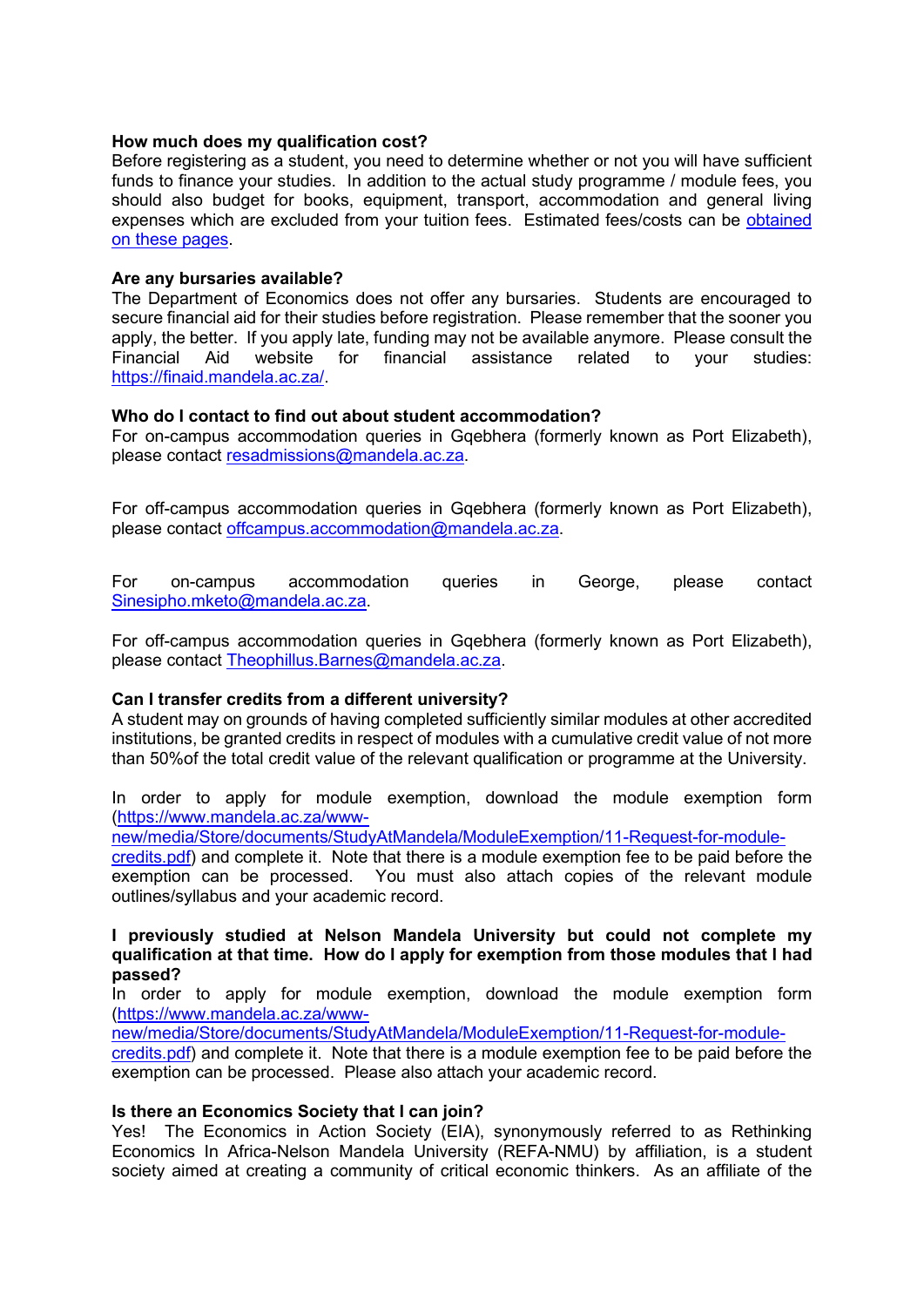global Rethinking Economics [\(https://www.rethinkeconomics.org/\)](https://www.rethinkeconomics.org/) network of international organisations, academics, and citizens, EIA offers a pathway to ensure economic learning and application which is pluralistic, inclusive, contextual to surrounding communities, and based on societal realities. In doing so, the Society offers its members a wider knowledge-base which they can use to tackle issues such as poverty, inequality and climate change.

# **2022 Specific Questions**

#### **When do lectures start?**

Lectures commence on Monday, 14 February 2022. Even if you have not registered by that date, please attend all your lectures.

# **What is the Department of Economics' plans for the delivery of instruction during the first semester of 2022?**

The Department of Economics wishes to emphasise that our lectures, tutorials and SIsessions will be conducted in such a way that we do not compromise the safety of our students nor the quality of education that we deliver. Thus, at least during the first semester of 2022, the Department will continue to utilise Microsoft Teams for online lectures, while assessments will be conducted via the eLearning platform known as Moodle. Your *l*ecturers will communicate with you using the University's email system and/or the Moodle and Teams sites. It is thus essential that you check these platforms at least twice weekly.

Please note that Moodle and Teams automatically record all students' activities including: your first and last access to the course, the pages you have accessed, the number of discussion messages you have read and sent, web conferencing, discussion text and posted discussion topics. This data can be accessed by the lecturer to evaluate class participation and to identify students having difficulty.

# **What are the service departments' plans for the delivery of instruction during the first semester of 2022?**

Please note that our service departments may be following a different mode of delivery to that which is being followed by the Department of Economics. As such, please pay careful attention to all communication received from those departments as they might require you to, for example, attend tutorials on campus or to write assessments on campus.

## **How will I know if the teaching situation changes again?**

If the government's public health guidance change, the University's Management will notify students and explain the implications.

## **How will I know when lectures take place?**

Follow the instructions on this website:<br>http://forms.mandela.ac.za/timetable/timetablestud.asp. Alternatively, email Ms Dedré [http://forms.mandela.ac.za/timetable/timetablestud.asp.](http://forms.mandela.ac.za/timetable/timetablestud.asp) Erasmus [\(Dedre.Erasmus@mandela.ac.za\)](mailto:Dedre.Erasmus@mandela.ac.za) (if you are pursuing a degree) or Ms Elizabeth Moodley [\(Elizabeth.Moodley@mandela.ac.za\)](mailto:Elizabeth.Moodley@mandela.ac.za) (if you are pursuing a diploma).

## **Will lectures be recorded?**

Lectures may be recorded by your instructor. These recordings are reserved for use by students enrolled in a particular module. These recordings may not be shared outside of the module in any form without the express permission of the lecturer and the HoD.

## **How will I be able to consult with my lecturer?**

In consideration of COVID-19, your lecturers will not be holding in-person consultation hours. Time has, however, been set aside when you can contact your lecturer directly, using the University's email system, or Microsoft Teams. Please observe etiquette in all communication, giving respect to lecturers, fellow students, administrative staff and the wider university community.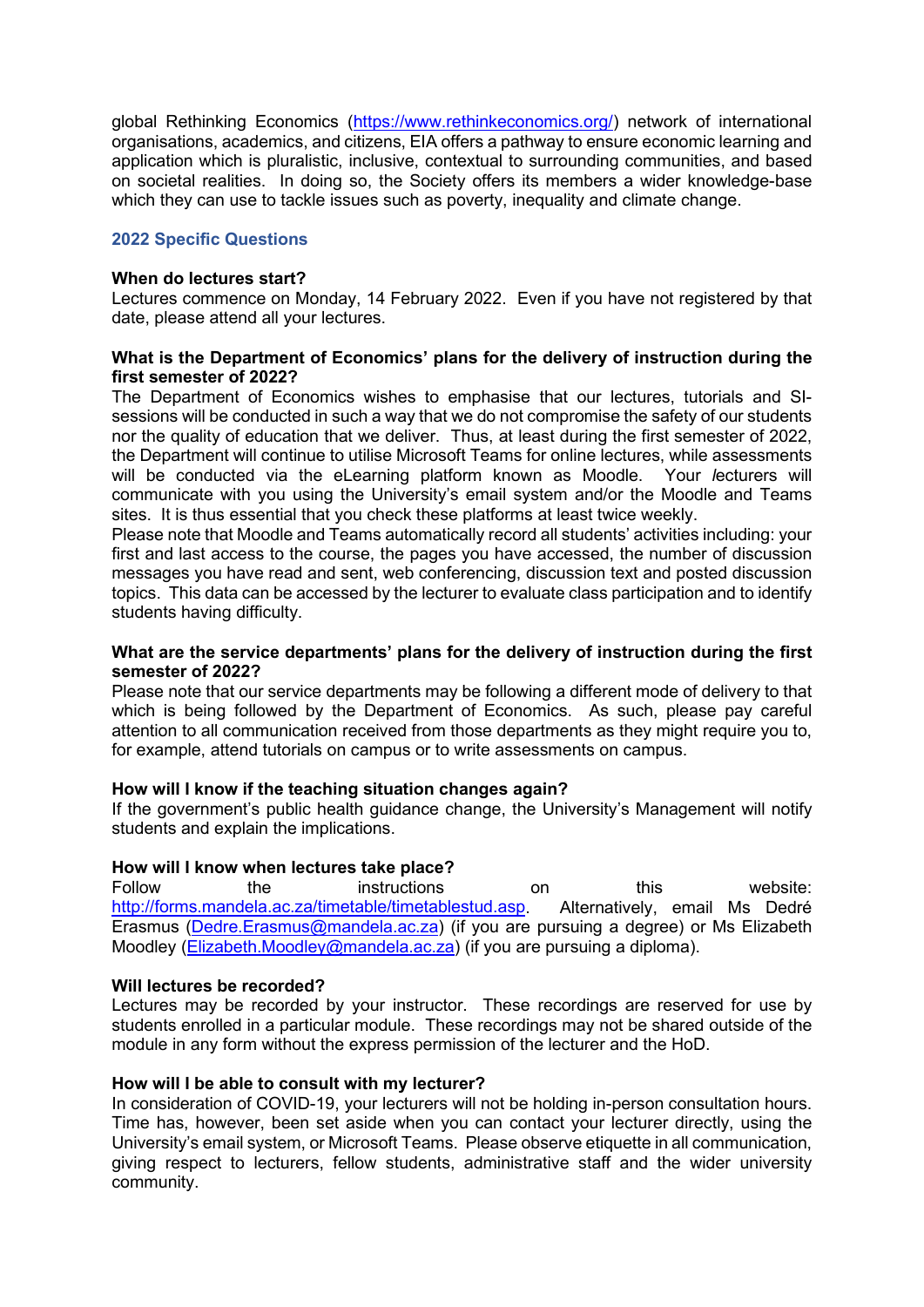# **Who are my lecturers?**

Below, please find the contact details of the Department of Economics' module co-ordinators and presenters.

# *Degree-level modules*

| <b>MODULE</b><br><b>CODE</b>                   | <b>MODULE NAME</b>                              | <b>COORDINATOR</b>                                            | <b>EMAIL ADDRESSES OF THE</b><br><b>PRESENTERS</b>                                |  |  |  |  |
|------------------------------------------------|-------------------------------------------------|---------------------------------------------------------------|-----------------------------------------------------------------------------------|--|--|--|--|
| <b>UNDERGRADUATE - SOUTH CAMPUS</b>            |                                                 |                                                               |                                                                                   |  |  |  |  |
| EC101/<br>ECC101/<br>ECS101/<br><b>ECSV101</b> | <b>INTRODUCTION TO</b><br><b>MICROECONOMICS</b> | DR N DYUBHELE<br>NoluntuStella.Dyubhele@<br>mandela.ac.za     | NoluntuStella.Dyubhele@mandel<br>a.ac.za<br>Christopher.Erasmus@mandela.<br>ac.za |  |  |  |  |
| ECO101/<br>ECO1X1                              | <b>AUGMENTED</b><br><b>MICROECONOMICS</b>       | DR N DYUBHELE<br>NoluntuStella.Dyubhele@<br>mandela.ac.za     | Litha.Mini@mandela.ac.za                                                          |  |  |  |  |
| EC201/<br><b>ECC201</b>                        | <b>MACROECONOMICS</b>                           | <b>MS S TESSENDORF</b><br>Sharon.Tessendorf@mand<br>ela.ac.za | Sharon.Tessendorf@mandela.ac.<br>za<br>Andrew.Phiri@mandela.ac.za                 |  |  |  |  |
| ECCV201                                        | ECONOMIC ANALYSIS                               | MRS C DE BRUYN<br>Corean.DeBruyn@mandel<br>a.ac.za            | Corean.DeBruyn@mandela.ac.za<br>Godfred.Anakpo@mandela.ac.za                      |  |  |  |  |
| ECO301/<br>ECC301                              | <b>PUBLIC ECONOMICS</b>                         | DR S DINGELA<br>Siyasanga.Dingela@mand<br>ela.ac.za           | Bavuyile.Barayi@mandela.ac.za                                                     |  |  |  |  |
| <b>EMC301</b>                                  | MICRO-AND<br>MACROECONOMIC<br>THEORY AND POLICY | DR L JEKE<br>Leward.Jeke@mandela.ac.<br>za                    | Leward.Jeke@mandela.ac.za<br>Corean.DeBruyn@mandela.ac.za                         |  |  |  |  |
| ECO304 /<br>ECC321                             | <b>ECONOMETRICS</b>                             | <b>MS W MATEKENYA</b><br>Weliswa.Matekenya@man<br>dela.ac.za  | Weliswa.Matekenya@mandela.a<br>c.za<br>Christie.Taderera@mandela.ac.z<br>a        |  |  |  |  |
| <b>EBLV311</b>                                 | <b>TRANSPORT SYSTEMS</b>                        | <b>DR S DINGELA</b><br>Siyasanga.Dingela@mand<br>ela.ac.za    | Siyasanga.Dingela@mandela.ac.<br>za                                               |  |  |  |  |
| EG101/<br><b>EGV101</b>                        | <b>ECONOMICS HISTORY A</b>                      | MRS C DE BRUYN<br>Corean.DeBruyn@mandel<br>a.ac.za            | Corean.DeBruyn@mandela.ac.za<br>Bavuyile.Barayi@mandela.ac.za                     |  |  |  |  |
| ECE101/<br>ECEV101                             | <b>ECONOMIC IMPACT</b><br><b>ASSESSMENT</b>     | <b>MS S TESSENDORF</b><br>Sharon.Tessendorf@mand<br>ela.ac.za | Sharon.Tessendorf@mandela.ac.<br><u>za</u>                                        |  |  |  |  |
| <b>UNDERGRADUATE - GEORGE CAMPUS</b>           |                                                 |                                                               |                                                                                   |  |  |  |  |
| EC101/<br>ECC101/<br>ECS101/<br><b>ECSV101</b> | <b>INTRODUCTION TO</b><br><b>MICROECONOMICS</b> | DR N DYUBHELE<br>NoluntuStella.Dyubhele@<br>mandela.ac.za     | s223537233@mandela.ac.za                                                          |  |  |  |  |
| ECO101/<br>ECO1X1                              | <b>AUGMENTED</b><br><b>MICROECONOMICS</b>       | DR N DYUBHELE<br>NoluntuStella.Dyubhele@<br>mandela.ac.za     | Nomonde.Tshabalala@mandela.<br>ac.za                                              |  |  |  |  |
| EC201/<br><b>ECC201</b>                        | <b>MACROECONOMICS</b>                           | <b>MS S TESSENDORF</b><br>Sharon.Tessendorf@mand<br>ela.ac.za | Djamella.Lomas@mandela.ac.za                                                      |  |  |  |  |
| ECCV201                                        | ECONOMIC ANALYSIS                               | MRS C DE BRUYN<br>Corean.DeBruyn@mandel<br>a.ac.za            | Corean.DeBruyn@mandela.ac.za                                                      |  |  |  |  |
| <b>EMC301</b>                                  | MICRO-AND<br>MACROECONOMIC<br>THEORY AND POLICY | DR L JEKE<br>Leward.Jeke@mandela.ac.<br>za                    | Corean.DeBruyn@mandela.ac.za                                                      |  |  |  |  |
| ECO304 /<br>ECC321                             | <b>ECONOMETRICS</b>                             | <b>MS W MATEKENYA</b><br>Weliswa.Matekenya@man<br>dela.ac.za  | Nomonde.Tshabalala@mandela.<br>ac.za                                              |  |  |  |  |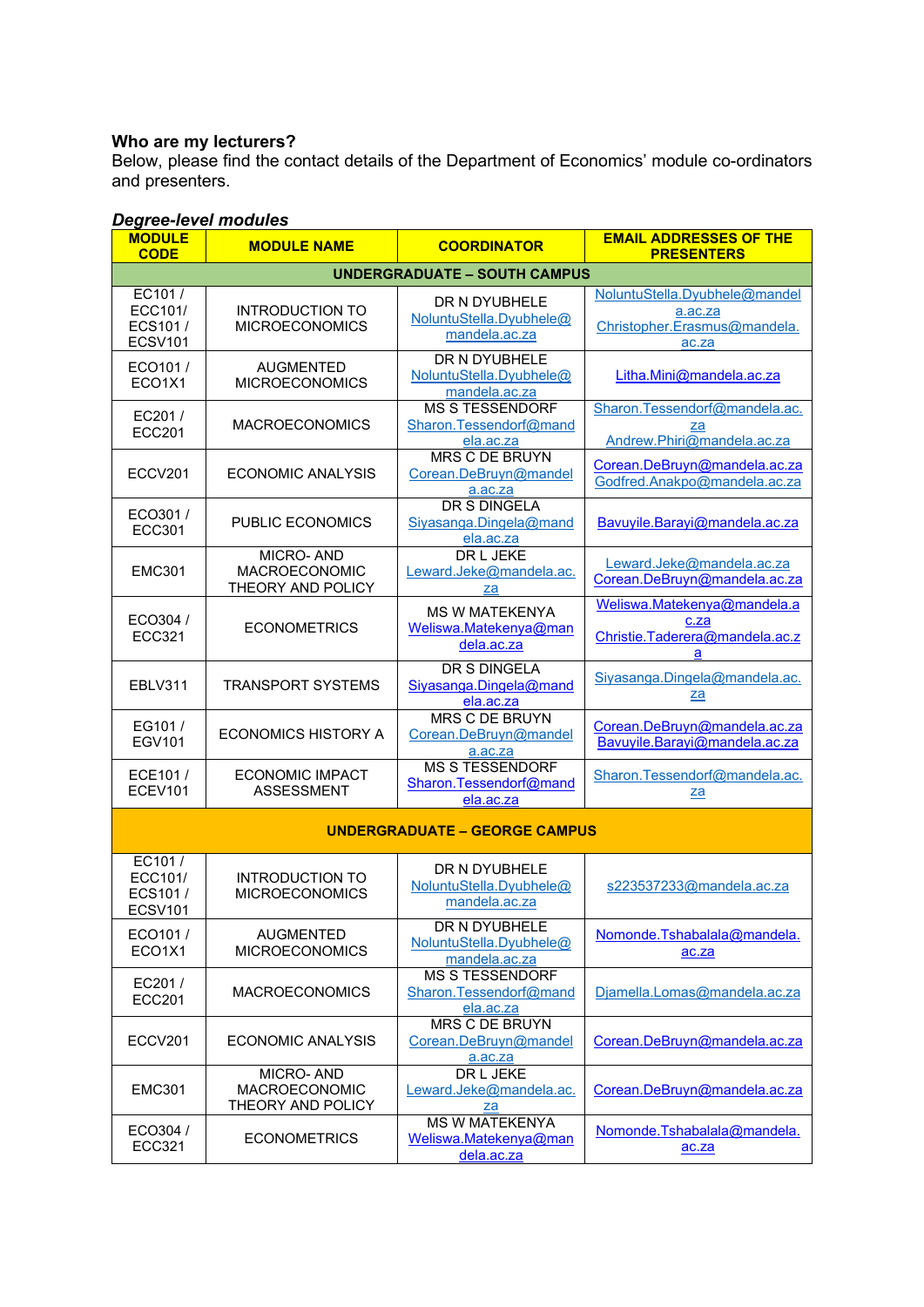# *Diploma-level modules*

| <b>MODULE</b><br><b>CODE</b>                                    | <b>MODULE NAME</b>                                                                                         | <b>COORDINATOR</b>                                              | <b>EMAIL ADDRESSES OF THE</b><br><b>PRESENTERS</b>                                                        |  |  |  |
|-----------------------------------------------------------------|------------------------------------------------------------------------------------------------------------|-----------------------------------------------------------------|-----------------------------------------------------------------------------------------------------------|--|--|--|
|                                                                 |                                                                                                            |                                                                 |                                                                                                           |  |  |  |
| ECO1001/<br>BED1201 /<br>BED1011/<br><b>BED1211</b>             | <b>INTRODUCTION TO</b><br><b>MICROECONOMICS</b>                                                            | <b>MR C JOHNSON</b><br>Clifford.Johnson@mandela<br>.ac.za       | Clifford.Johnson@mandela.ac.z<br>а<br>Zintle.Sikhunyana@mandela.ac.<br>za<br>Tiffany.Petrus@mandela.ac.za |  |  |  |
| <b>BED1310</b>                                                  | <b>INTRODUCTION TO</b><br><b>ECONOMIC PRINCIPLES</b><br>(EXTENDED PUBLIC<br><b>MANAGEMENT</b><br>STUDENTS) | <b>MS Z SIKHUNYANA</b><br>Zintle.Sikhunyana@mandel<br>a.ac.za   | Ayabonga.Soga@mandela.ac.za                                                                               |  |  |  |
| ECO10X1                                                         | <b>AUGMENTED</b><br><b>MICROECONOMICS</b>                                                                  | <b>MR C JOHNSON</b><br>Clifford.Johnson@mandela<br>.ac.za       | Keaobaka.Matjiwa@mandela.ac.<br>za                                                                        |  |  |  |
| ECO2001/<br>BED2131/<br><b>BED2231</b>                          | <b>MICROECONOMICS</b>                                                                                      | <b>MRS G PFRFIRA</b><br>Genevieve.Pereira@mand<br>ela.ac.za     | Genevieve.Pereira@mandela.ac<br>.za<br>Robert.Mwanyepedza@mandela<br>.ac.za                               |  |  |  |
| ECO2011/<br><b>BED2141</b>                                      | <b>INTRO TO ECONOMIC</b><br><b>ANALYSIS</b>                                                                | MR L KEPE<br>Lulama.Kepe@mandela.ac<br>.za                      | Lulama.Kepe@mandela.ac.za                                                                                 |  |  |  |
| ECO3001/<br><b>BED3001</b>                                      | PUBLIC ECONOMICS                                                                                           | <b>MR C JOHNSON</b><br>Clifford.Johnson@mandela<br>.ac.za       | Clifford.Johnson@mandela.ac.z<br>$\underline{a}$                                                          |  |  |  |
| ECO3011/<br><b>BED3101</b>                                      | <b>DEVELOPMENT</b><br><b>ECONOMICS</b>                                                                     | <b>MRS G PEREIRA</b><br>Genevieve.Pereira@mand<br>ela.ac.za     | Tafadzwa.Chitenderu@mandela.<br>ac.za                                                                     |  |  |  |
| ECO3021/<br><b>BED3331</b>                                      | <b>ECONOMETRICS</b>                                                                                        | <b>MR R MWANYEPEDZA</b><br>Robert.Mwanyepedza@ma<br>ndela.ac.za | Robert.Mwanyepedza@mandela<br>.ac.za                                                                      |  |  |  |
| <b>BCH401</b>                                                   | <b>INTERMEDIATE</b><br><b>MICROECONOMICS</b>                                                               | <b>MS C MPUKU</b><br>Cwayita.Mpuku@mandela.<br>ac.za            | Cwayita.Mpuku@mandela.ac.za                                                                               |  |  |  |
| <b>BED401</b>                                                   | <b>ECONOMETRICS</b>                                                                                        | PROF L JEKE<br>Leward.Jeke@mandela.ac.<br>za                    | Clement.Moyo@mandela.ac.za                                                                                |  |  |  |
| <b>BRM401</b>                                                   | <b>RESEARCH</b><br><b>METHODOLOGY</b>                                                                      | <b>MS Z SIKHUNYANA</b><br>Zintle.Sikhunyana@mandel<br>a.ac.za   | Zintle.Sikhunyana@mandela.ac.<br>za                                                                       |  |  |  |
| <b>BCN401</b>                                                   | <b>RESEARCH ESSAY</b>                                                                                      | <b>MS Z SIKHUNYANA</b><br>Zintle.Sikhunyana@mandel<br>a.ac.za   | Zintle.Sikhunyana@mandela.ac.<br>za                                                                       |  |  |  |
| <b>BCK401</b>                                                   | <b>DEVELOPMENT</b><br><b>ECONOMICS</b>                                                                     | <b>MRS G PEREIRA</b><br>Genevieve.Pereira@mand<br>ela.ac.za     | Genevieve.Pereira@mandela.ac<br><u>.za</u>                                                                |  |  |  |
| <b>BCG411</b>                                                   | <b>PUBLIC ECONOMICS</b>                                                                                    | MR R MWANYEPEDZA<br>Robert.Mwanyepedza@ma<br>ndela.ac.za        | Robert.Mwanyepedza@mandela<br>ac.za                                                                       |  |  |  |
|                                                                 |                                                                                                            |                                                                 |                                                                                                           |  |  |  |
| ECO10X1/<br>BED11X1                                             | <b>AUGMENTED</b><br><b>MICROECONOMICS</b><br>(DIPLOMA)                                                     | <b>MR C JOHNSON</b><br>Clifford.Johnson@mandela<br>ac.za        | Nomonde.Tshabalala@mandela.<br>ac.za                                                                      |  |  |  |
| ECO1001/<br>BED1201 /<br>BED1011/<br>BED1211/<br><b>BED1501</b> | <b>INTRODUCTION TO</b><br><b>MICROECONOMICS</b><br>(DIPLOMA)                                               | <b>MR C JOHNSON</b><br>Clifford.Johnson@mandela<br>.ac.za       | s223537233@mandela.ac.za                                                                                  |  |  |  |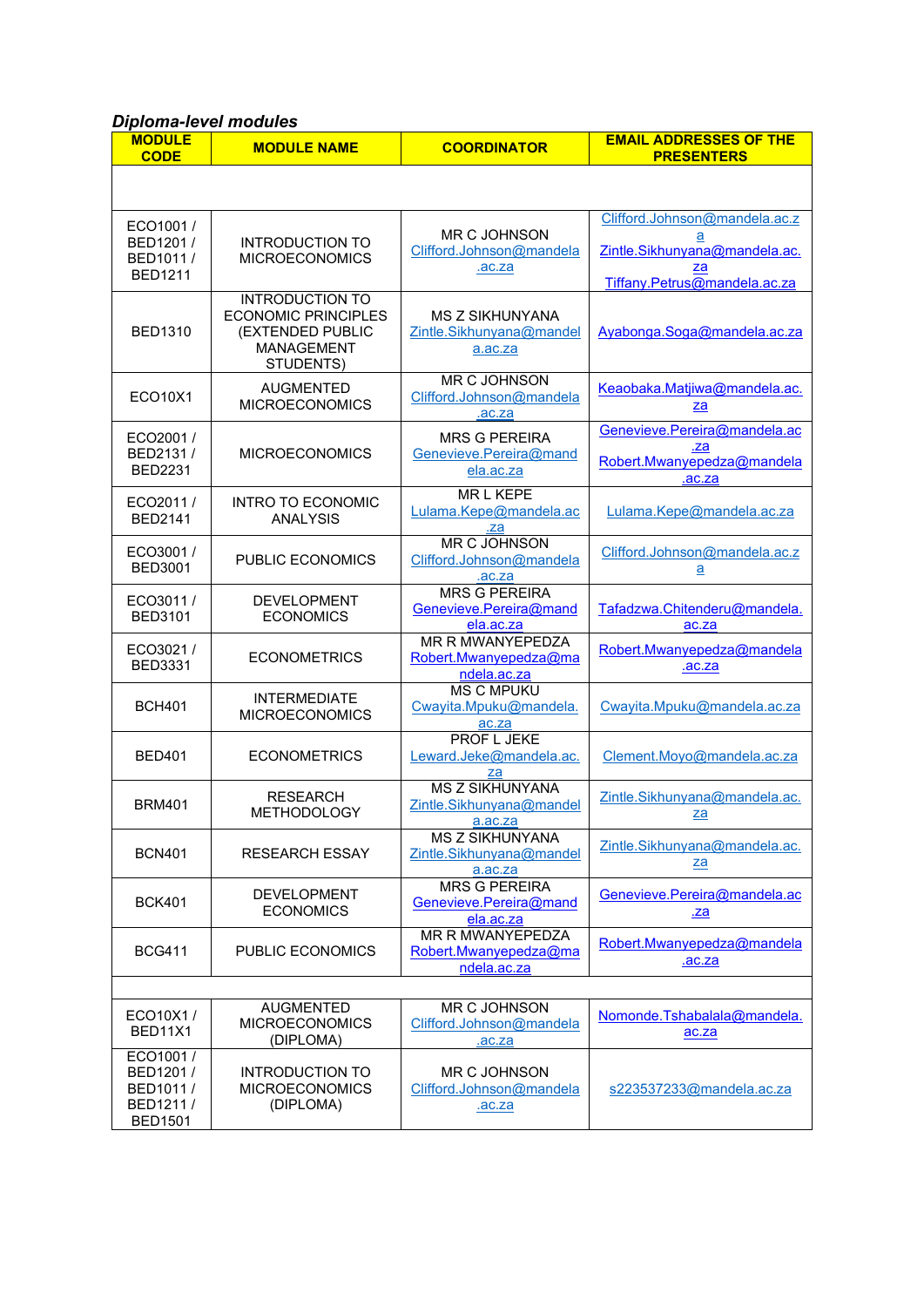# *Higher Certificate in Business Studies*

| <b>MODULE</b><br><b>CODE</b> | <b>MODULE NAME</b>                       | <b>COORDINATOR</b>                                          | <b>EMAIL ADDRESSES OF THE</b><br><b>PRESENTERS</b>                                                                          |
|------------------------------|------------------------------------------|-------------------------------------------------------------|-----------------------------------------------------------------------------------------------------------------------------|
| <b>BED1101</b>               | <b>PRINCIPLES OF</b><br><b>ECONOMICS</b> | <b>PROF S MISHI</b><br>Syden.Mishi@mandela.ac.<br><u>za</u> | South Campus:<br>Keaobaka.Matjiwa@mandela.ac.<br>Sipesihle.Booi@mandela.ac.za<br>George Campus:<br>s223537233@mandela.ac.za |

# **What does the Department of Economics expect of me?**

You should attend all online classes and are responsible for downloading all relevant information from the modules' Moodle sites. Furthermore, self, or independent study is an integral element of university study and, in addition to your normal self-study, assignments are given regularly. You must apply yourself when completing these assignments and comply with all requirements such as submission due date.

It should also be noted that the Department of Economics places a premium on the absolute honesty of every student. As such, it is imperative that you adhere to the principles of academic integrity that are outlined in the University's General Prospectus.

# *What hardware and software should I have available in order to learn online?*

- You must have access to a desktop PC / laptop or a smartphone<sup>[1](#page-9-0)</sup>. Any of the aforementioned devices capable of running a recently updated web browser (such as Firefox or Chrome) should be sufficient to access your module online. This includes support for streaming audio and video. However, bear in mind that processor speed, amount of RAM and Internet connection speed can greatly affect performance.
- A stable Internet connection is highly recommended.
	- $\circ$  The University's Management has advised students who do not have access to a desktop PC / laptop or a smartphone with a reasonably stable Internet connection, or who will not be able to effectively learn online from home (remotely) for other justifiable reasons, to reside in *Gqebhera (*formerly known as Port Elizabeth) or George so that they can access the University's general and specialised computer labs and Wi-Fi on campus, even if all their modules are online. Please note that you must follow the University's COVID-19 protocols when accessing a campus [\(https://orientation.mandela.ac.za/orientation/media/Store/documents/2022%20AY](https://orientation.mandela.ac.za/orientation/media/Store/documents/2022%20AY/2022AY-letter-FINAL.pdf) [/2022AY-letter-FINAL.pdf\)](https://orientation.mandela.ac.za/orientation/media/Store/documents/2022%20AY/2022AY-letter-FINAL.pdf).
- You must have the necessary programmes / software on your devices.
	- o Furthermore, you need to know how to login and access your modules in Moodle as well as how to use Microsoft Teams for virtual sessions. Virtual tutorials are available to assist in this regard. It is recommended that you refer to the Faculty's Orientation app or access the resources via these links: <https://orientation.mandela.ac.za/Digital-Learning-Readiness-Programmes> and [https://orientation.mandela.ac.za/How-to-connect-to-my-online-classroom.](https://orientation.mandela.ac.za/How-to-connect-to-my-online-classroom)
	- A program to typeset problem sets and exam solutions is required.
		- Microsoft Office 365 is freely available to all registered Nelson Mandela University students.
		- Free alternatives to Microsoft Office include OpenOffice and LibreOffice.
- You must have access to high-quality scanning. There are numerous smartphone apps (e.g., Microsoft's Office Lens, Adobe Scan or CamScanner) that can be utilised for this purpose.
	- $\circ$  Please ensure that the photo / scan that you upload to the Moodle site is clear enough to be legible so that your lecturer can mark it. Take care that you don't crop off sections, take the photo in poor lighting, cast a shadow over your work when

<span id="page-9-0"></span> $1$  There are a range of options to purchase or loan a laptop, especially through NSFAS. ICT Services and Student Financial Aid can advise students.